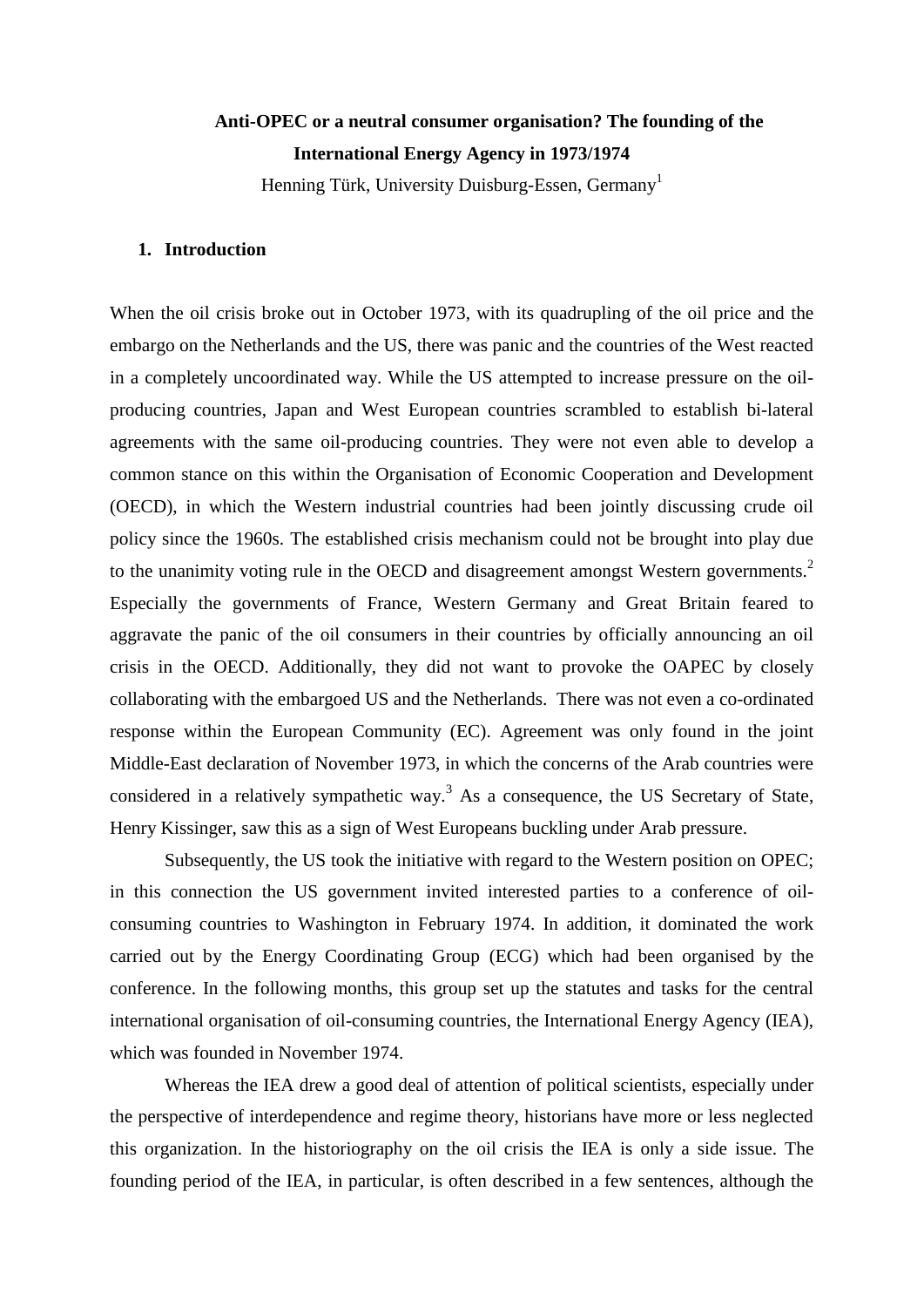IEA is one of the main international organisations in the field of energy to this day.<sup>4</sup> Therefore, I would like to have a closer look at the founding period of the IEA and investigate how the negotiations in the ECG shaped the character of this important multilateral energy organisation. Above all, I would like to illustrate which positions were taken up by the US and EC countries with regard to consumer countries' co-operation in the negotiations. How much influence did these positions have on the founding of the agency and its statutes?

I will answer these questions with the help of previously unpublished sources from the OECD archive<sup>5</sup> and the West German Chancellery, Economics and Foreign Ministries. In addition, I have evaluated the recently published volumes of files of the "Auswärtige Politik der Bundesrepublik Deutschland" (AAPD), "Foreign Relations of the United States" (FRUS) and the "Documents on British Policy Overseas" (DOBP).

#### **2. The Energy Conference in Washington**

The way to the Washington Conference was set in motion by a speech by Kissinger in London on  $12<sup>th</sup>$  December 1973 in which he suggested the setting up of an Energy Action Group whose aim was to guarantee energy supplies for the West at reasonable prices. To achieve this, the group was to introduce, for example, energy-saving measures and carry out research together.<sup>6</sup> Subsequently, US President Richard Nixon and his Foreign Minister invited interested parties to an Energy Conference in Washington from 11 to 13 February 1974 to discuss this possibility in greater detail and examine new and improved mechanisms of multi-lateral cooperation.

The EC countries, in particular, reacted cautiously to the conference proposal because the interests of the EC and the US in the oil crisis differed strongly. In contrast to the US, the EC countries were extremely dependent on Arab oil and believed they could not afford a confrontation with the oil producing countries. For this reason, the founding of an Anti-OPEC that Kissinger had in mind seemed unwise for the EC. Instead it favoured co-operation with the oil countries.

Besides*,* the conference took place in a period during which the tensions between the US and the EC were reaching a climax. The EC countries' search for an independent stance on world politics in the newly founded European Political Cooperation (EPC) challenged the US leadership role and clashed with the aim of the US to underscore its supremacy in international politics.<sup>7</sup> The Middle East declaration of the EC-9 in November 1973 was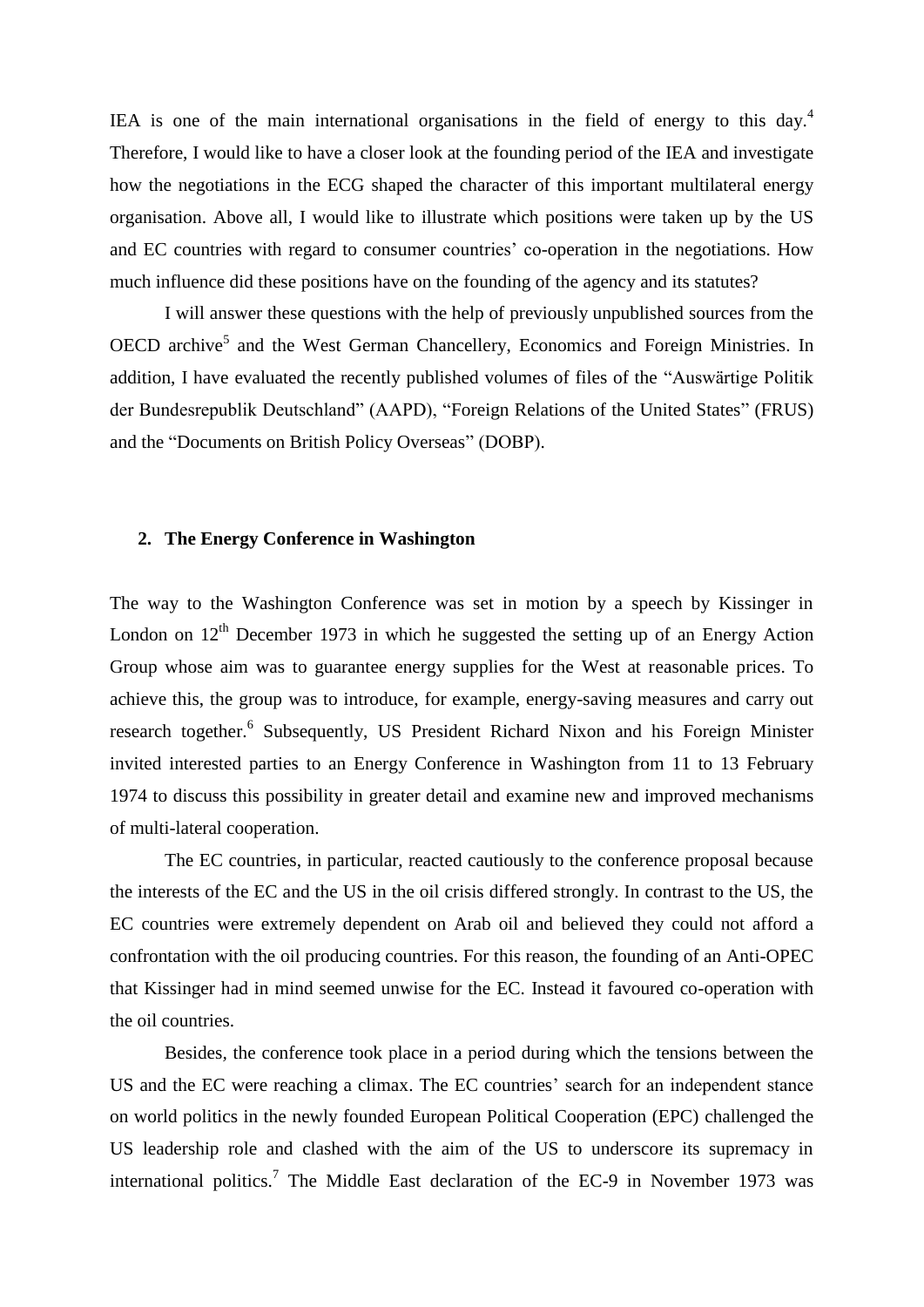particularly not to Kissinger's liking as he thought it was formulated in too mild a fashion and would seem to be bowing to the tactics of blackmail.<sup>8</sup> Kissinger therefore attempted to manoeuvre the European position closely in line with America's. He did not want to tolerate Arab countries being able to force through concessions with the embargo. The economy of the West should not be dependent on the moods of a few countries whom he regarded as being under-developed. $9$  In the light of these transatlantic disputes the conference was also an attempt to form a common Western front under American leadership in opposition to the oilproducing countries and therefore underline US hegemony in the Western world.<sup>10</sup>

Kissinger's aim to create a common front of consuming countries can be seen particularly clearly when we look at a meeting Kissinger had with his staff a few days before the conference. When the Acting Assistant Secretary of State, Arthur Hummel, pointed out that the other countries wanted the US to make it clear that it did not plan to form a common front against the oil countries, Kissinger lost his cool:

We have said it a hundred times and it's bull…- excuse me for using that language. It is, of course, designed to create a united front. That's the only purpose of a consumer meeting. We can waffle around this and we can say elegant things. And, of course, we should say it – but, for God Sakes, in a senior group here, let's not kid ourselves. The purpose is to create a consumer group that improves the bargaining power of the consumers. […]

I mean we will say all the appropriate platitudes about this not being a confrontation with producers. The fact of the matter is that the only way the consumers can protect themselves against what is a revolution in international finance, in international economics, is to share a common perception and to organize it. $^{11}$ 

It was especially the sceptical French government under President Pompidou and his intransigent foreign minister, Michel Jobert, that suspected the Americans of having a hidden agenda.<sup>12</sup> They saw the danger of being too closely associated with the American position, which would consequently harm their good relations with Arab countries. After all, OAPEC had categorised France as a "friendly state" and given it preferential treatment. Therefore, the French were initially inclined to reject the invitation to the conference. They only accepted it after the EC Council of Ministers had formulated a jointly agreed position for the conference.

In this conference mandate the Foreign Ministers took a critical view of the conference, because they did not want to be identified with the US position in the Middle East conflict for fear OAPEC would extend its embargo to other European countries. They asserted that no far-reaching decisions for international co-operation in the energy sector could be negotiated at the conference because it would only consist of the Western oil consuming countries. Instead, they championed unanimously a follow-up meeting of both the oil consuming and producing countries. The conference should not become a permanent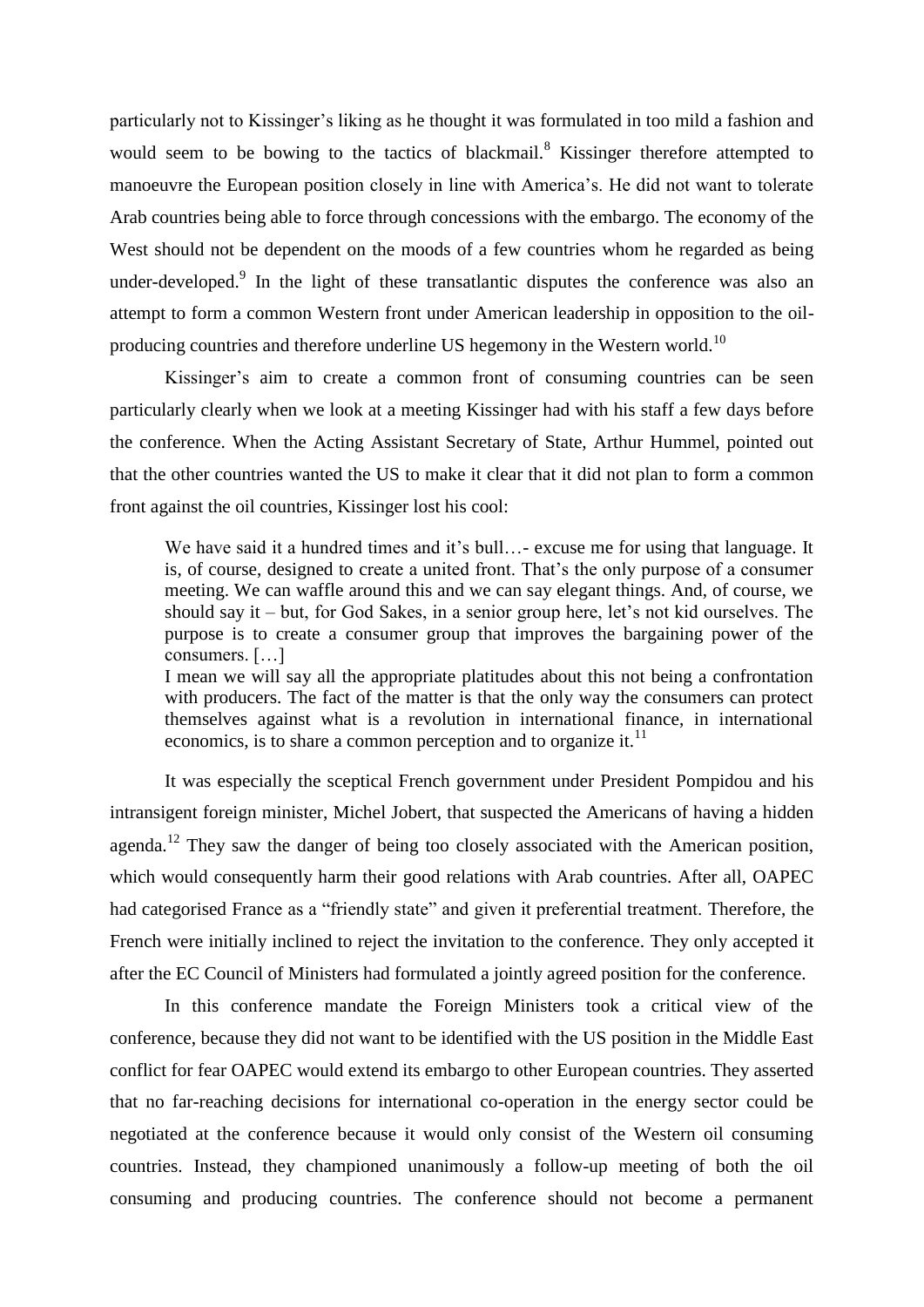organisation and should not institutionalise a new framework for international co-operation. It could only give new impetus to the existing institutions like the OECD or the International Monetary Fund (IMF). The conference could only consider the introduction of working groups for specialised topics connected to the oil crisis. With regard to EC energy policy, they claimed that the conference results should not predetermine future community decisions on that topic.<sup>13</sup> All in all, it was a very cautious approach to Kissinger's proposals. Obviously, the EC-ministers tried to avoid any impression of a confrontation with the oil countries.

In the days before the conference, Kissinger applied the thumbscrews on the Europeans so that it would still become possible to make ambitious decisions at the conference. He threatened that there would be far-reaching consequences for the Europeans should the conference turn out to be a failure. In a conversation with the West German Foreign Minister, Walter Scheel, the acting President of the EC-Council of Ministers, Kissinger mentioned a total revision of US-European policy if there should be a confrontation at the conference between the US and the Europeans. He indirectly alluded to a strengthening of the isolationists in the US should the conference fail. $^{14}$ 

Because of this US pressure, nearly all countries accepted the US proposals on the conference. Only French Foreign Minister Michel Jobert openly contradicted the US approach at the conference, calling his European colleagues traitors.<sup>15</sup> Mediation attempts between the French and its eight EC-partners by Council-President Scheel failed miserably. As a consequence, the French refused to sign the most important parts of the communiqué.<sup>16</sup> Inter alia the French declined to participate in a study group that was supposed to work out the details of the conference decisions. Thus, one result of the conference was the isolation of France from its eight EC-partners. When this outcome became apparent, the British, for example, noted that "the issues are so important that we shall have to accept the damage to the community."<sup>17</sup> That Kissinger had intended to attack the common position of the EC-Ministers and the cohesion of the Community becomes clear if one reads his internal judgements about the conference. For example, Kissinger reported triumphantly to Nixon's Deputy Assistant for National Security Affairs, Brent Scowcroft: "We have broken the Community, just as I always thought I wanted to."<sup>18</sup> Nixon and Kissinger agreed that the conference taught the Europeans a lesson.<sup>19</sup> Kissinger crowed that now the Europeans knew "who's got muscle."<sup>20</sup> This power play not only burdened the conference, but was also a handicap for the beginning of the follow-up-process.<sup>21</sup>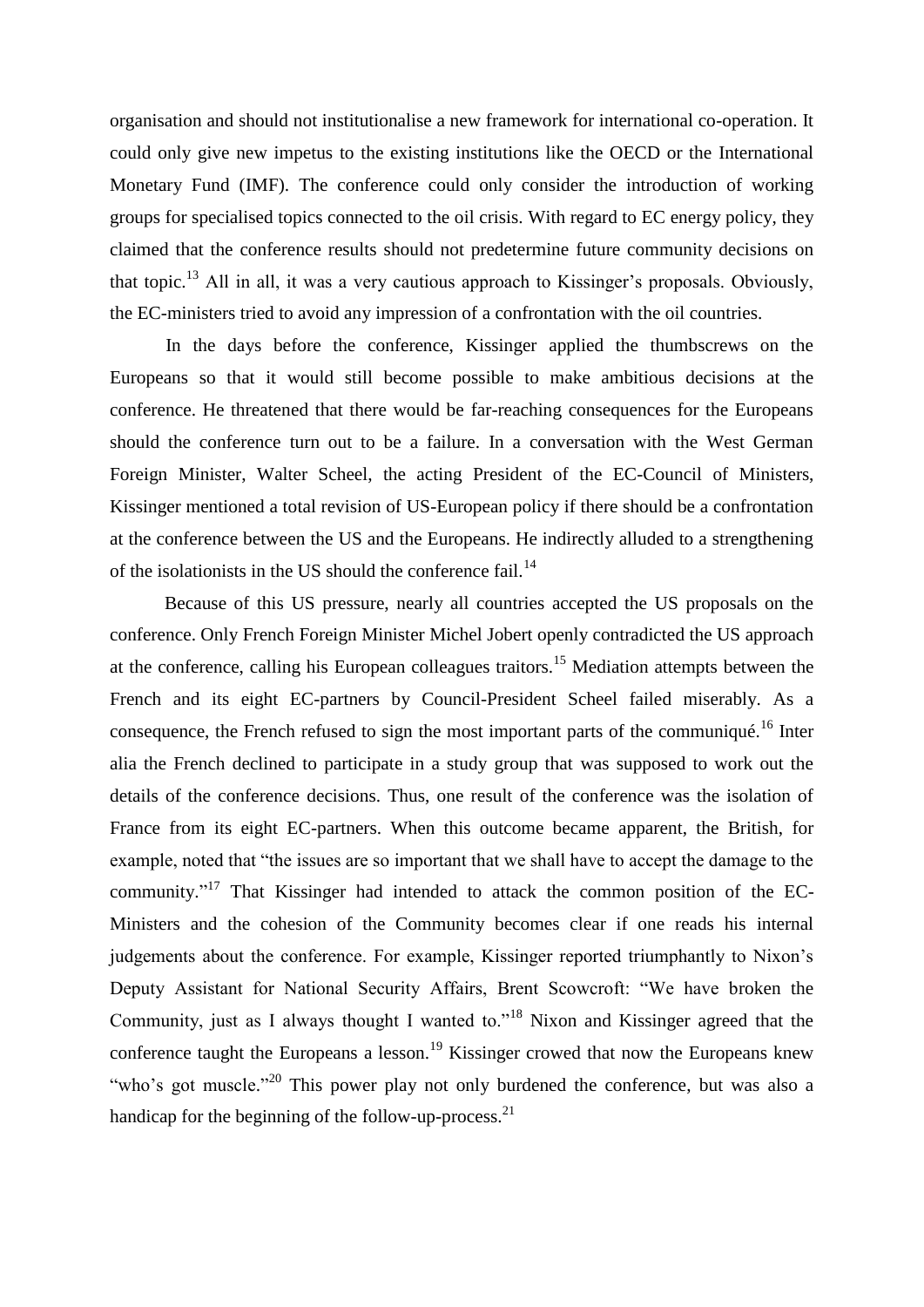## 3. **The follow-up-process: the International Energy Programme and the foundation of the International Energy Agency**

The disagreements and divisions amongst the Europeans at the conference made a number of countries want to postpone the start of the working group established by the conference called the Energy Coordinating Group (ECG). They wanted more time to reflect in order to intensively prepare the first meeting.<sup>22</sup> The US was again applying pressure in this context. The US government invited the coordinating group to Washington as early as 25 February for its constituent meeting.<sup>23</sup> Kissinger personally insisted on this early appointment with some of the European Foreign Ministers in order to maintain the momentum of the Energy Conference and carry it on into the new negotiations.<sup>24</sup>

The first meeting was devoted to formalities. Officials from the countries which took part in the Washington Energy Conference as well as the OECD participated.<sup>25</sup> The plan to involve the EC Commission failed as France was not joining in and did not allow the Commission to participate as a representative of the  $EC<sup>26</sup>$  The eight EC countries taking part had already agreed before the meeting to move the ECG to Europe and prevent the US from chairing the meeting.<sup>27</sup> The ECG therefore decided provisionally to hold the next meeting on March 13/14 in Brussels and that the Belgian OECD envoy, Roger Ockrent would be the chairman there.<sup>28</sup> This temporary solution was then adhered to. When Roger Ockrent suddenly passed away, his compatriot Etienne Davignon became his successor.<sup>29</sup>

A second step aimed to firm up the conference mandate for the ECG. It instructed the group to negotiate the multilateral organisation of the following fields:

(a) the conservation of energy and restraint of demand;

(b) a system of allocating oil supplies in times of emergency and severe shortages;

(c) the acceleration of development of additional energy sources so as to diversify energy supplies;

(d) the acceleration of energy research and development programmes through international cooperative efforts.<sup>30</sup>

The group was to make use of existing organisations and where this was not possible, it was to employ ad-hoc working groups. The ECG was also to prepare a conference with the oil-producing countries. Following this, the ECG laid down that the "conservation of energy, the acceleration of development of traditional energy sources and allocating oil supplies in times of crisis $131}$  should be taken care of in the OECD. Economic and currency questions were the responsibilities of the OECD, IMF and the World Bank. Ad-hoc working groups were used for the fields of "Energy research and development, enrichment of uranium and the role of the mineral oil companies.<sup>33</sup> The ECG itself was responsible for the fields such as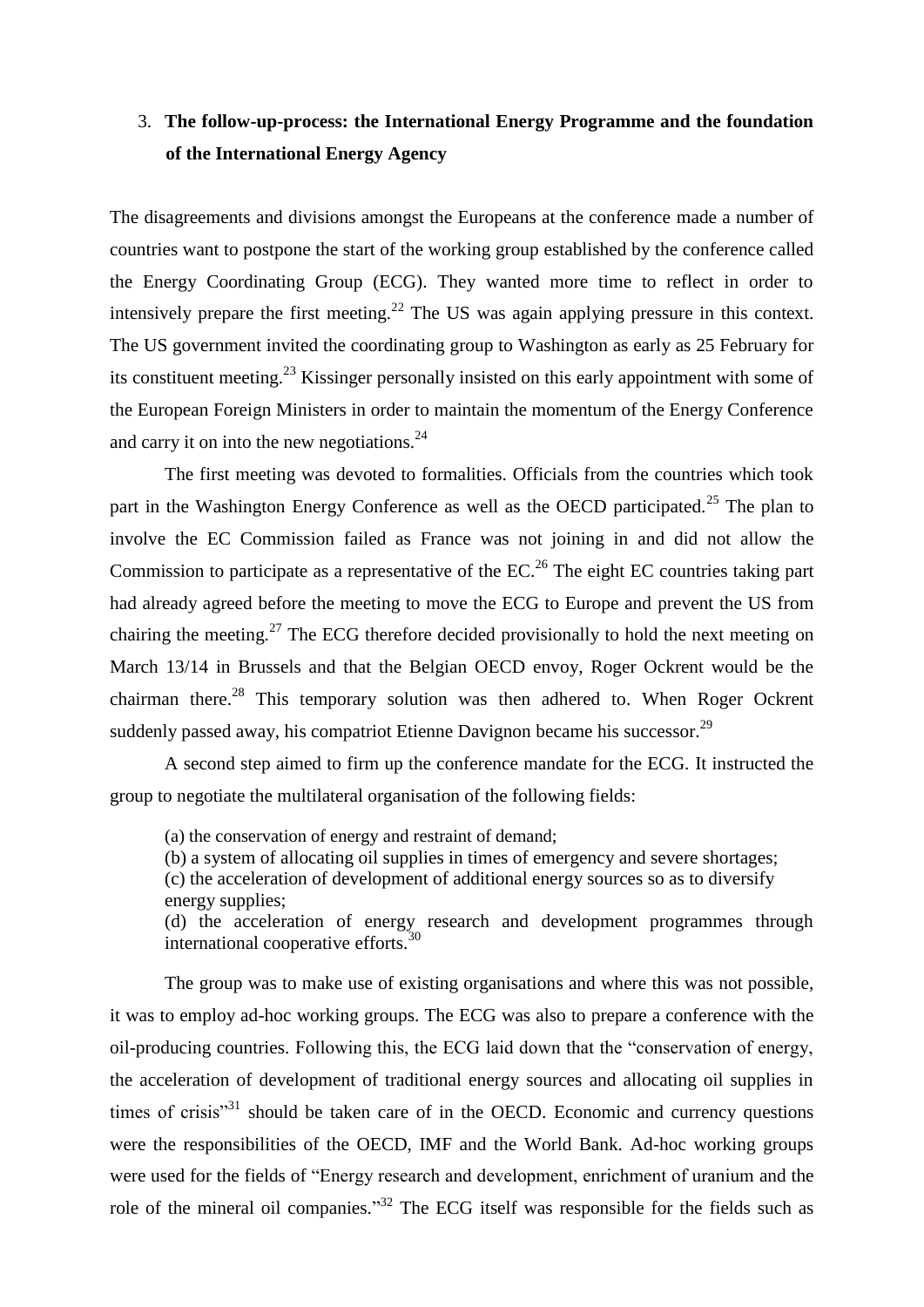relationships to other consumers and oil-producing countries, institutions for the recycling of oil revenues, development of the oil market and socio-economic development in the oilproducing countries.<sup>33</sup> The American idea of employing a permanent group of high-ranking officials to oversee the tasks in between the meetings of the ECG to ensure a tight organisation was dropped, due to European reservations.<sup>34</sup>

As an alternative to the ECG, the French proposed the idea of a European Energy Agency within the EC. This agency was supposed to be established by a formal decision of the EC's Council of Ministers and to function as a spokesman in the field of energy technology. It should also concern itself with questions of energy conservation and the development of alternative energy sources. This proposal was received sceptically by the European partners.<sup>35</sup> Obviously, in the short run, co-operation with the leading country in energy technology, the US, looked more attractive.

The negotiations in the ECG in April and May 1974 clearly revealed the differing positions of the US and West Europeans. The biggest differences in the first phase of negotiations were to be seen on the question of the consumer-producer dialogue. The US warned against going into a meeting without being prepared; they believed it was essential, first of all, to work out a unified front in the ECG for the Western consumer countries. Most of the other countries, like the UK or Belgium, found this approach too confrontational.<sup>36</sup> They did not want to provoke the OPEC countries with this stance. For this reason, these countries wanted to first begin with a cautious dialogue in order to ascertain the potential of such a discussion.

When the possibility of making contact with the oil-producing countries presented itself during the special session of the UN General Assembly on 9 April in New York on the subject of raw materials and development, the ECG voted not to approach the producing countries in a united fashion, but to first sound them out bilaterally.<sup>37</sup> The results of these discussions were then evaluated in the ECG. The delegations expressed their disappointment at the lack of response. The oil-producing countries were obviously not interested in having a dialogue with the consuming nations. Thus, the ECG participants agreed to pursue officially the aim of starting a dialogue with the consuming nations, but it was clear that this would not be taking place in the near future.<sup>38</sup> The subject "Consumer-Producer-Dialogue", which had been up to now a central point on the agenda of the ECG, now rather disappeared into the background.<sup>39</sup> This result came at a good time for the US – it was now possible for them to develop a common stance on behalf of the consuming nations.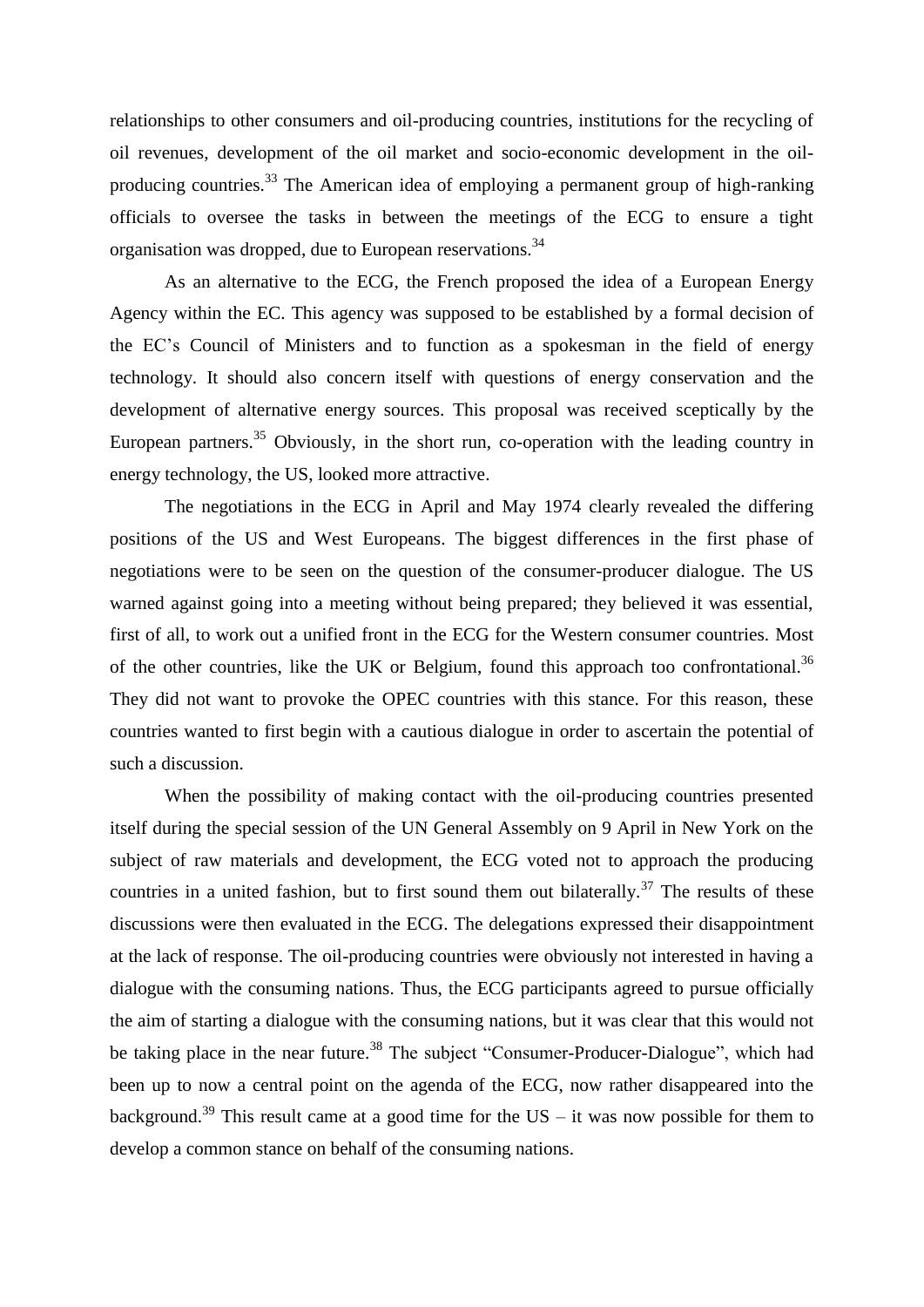In the centre of the discussion about a common approach stood a political declaration that the head of the US delegation in the ECG, Under Secretary of State for International Security Affairs, William H. Donaldson, delivered in the meeting on April 3. He made it clear that the most important aim was to bring down the oil price. For this reason, the consuming nations would have to make joint measures to reduce their dependence on oil imports and decide upon a number of measures in times of crisis. If this package was to become reality, the countries involved would have to "see themselves as one unit in energy questions. Any restriction of supplies or discriminating price setting aimed at one country would have to be understood as the same for all other countries."<sup>40</sup>

This point of view was seen sceptically by the other delegates. The chances of reducing dependence on OPEC oil in the short term were regarded as particularly slim. That was why they naturally wanted to avoid confrontation with the oil cartel. The West German delegation stressed the importance of having to "avoid the impression of creating a very strict consumer cartel."<sup>41</sup> Concluding, the American delegation made it clear once again that one should not spend too much time studying the situation – instead the time for real commitments had come.

After the head of the US delegation, Donaldson, had resigned due to differences with Kissinger, he was succeeded by Thomas Enders who wanted to firm up the rather general suggestions of the US government. In this way, the negotiations obtained new impetus. The State Department's planning staff was now working on a proposal for a new integrated emergency programme. This was supposed to be "designed to be strong and plausible,"  $42$  and to reduce the vulnerability to an oil embargo of nations taking part. An agreement about this emergency programme in the ECG was judged by the State Department as the key for future cooperation in the field of energy. When the proposal was finally hammered out the State Department believed the suggestions to be so "tight"<sup>43</sup> that it was not sure whether the Europeans would accept them. Therefore, the proposals offered the advantage of finding out "how far other countries are going to be able to follow on a U.S. lead to organize a consumers' group." 44

On July 12 the US negotiators presented their paper about an emergency programme to the ECG. The proposals were designed to prepare the oil consuming countries for a next energy crisis. The main suggestions contained in this paper were a reduction of oil consumption during a crisis, an increase in the oil reserves of up to 90 days of average consumption, and an oil sharing system between the participating countries. Additionally, a common research and development programme for alternative energy resources was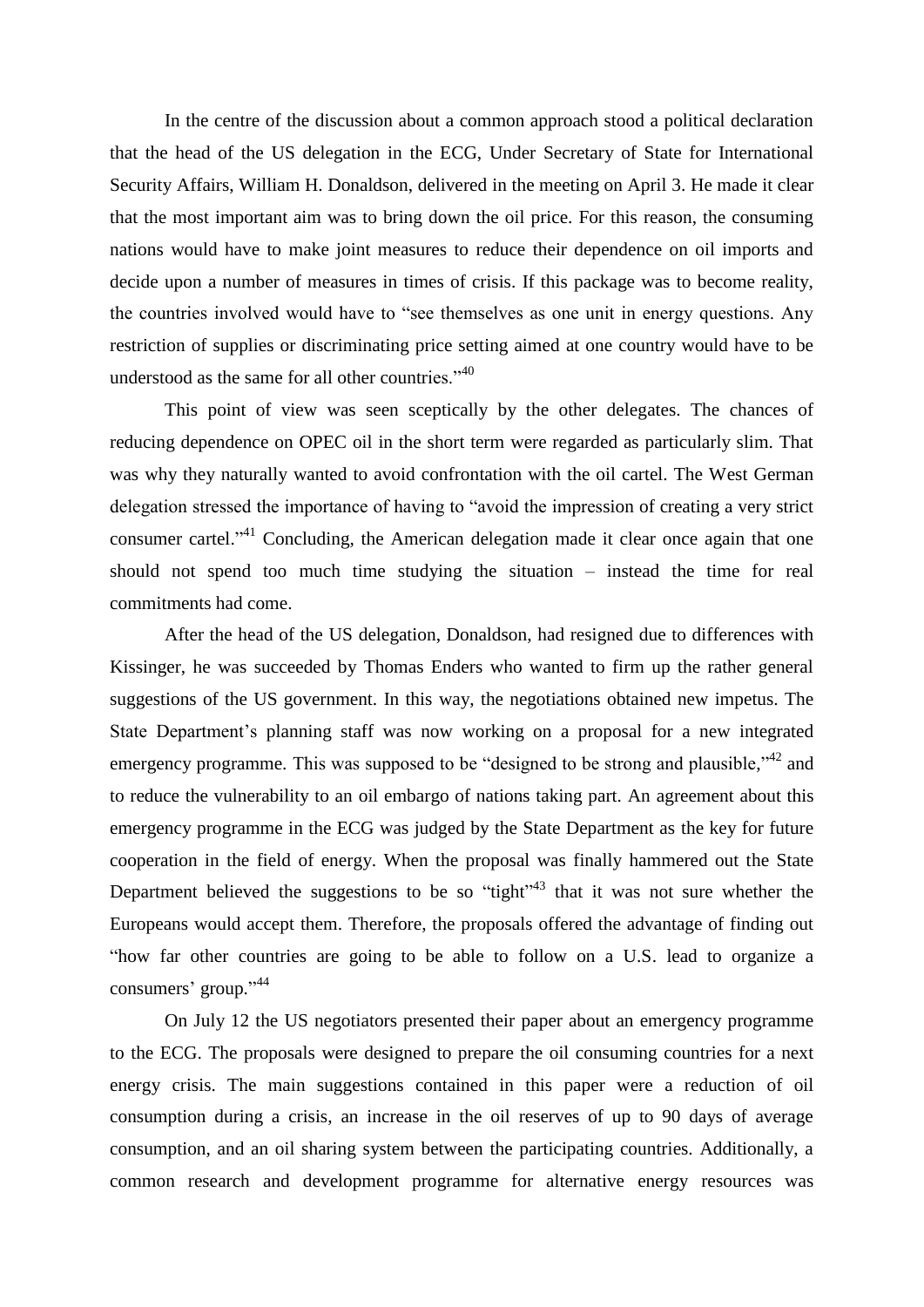envisaged. For the implementation of these points the US government proposed the establishment of a small international organisation. It was to be headed by a governing board, composed of the foreign and energy ministers of the member countries. A crisis was to be managed by a board of high officials.<sup>45</sup> As an incentive for the other countries to support the US proposals, the US offered to share its own oil production with the members of this institution in a case of emergency.<sup>46</sup> This offer was very important for the other countries since it meant more security in the oil sector. Of course the eight EC-countries or extremely oil dependent Japan could not reject this.

The following meetings of the ECG were devoted to the possibility of establishing the proposed new institution under the umbrella of the OECD in Paris. At first the US delegation was doubtful, because in its view the envisaged strong co-operation was endangered by the loose mechanisms of the OECD. The discussions paved the way for a compromise solution. The new institution could be integrated into the OECD-framework but was supposed to have its own independent rules. Above all, it should be avoided that a country could block decisions by vetoing them. $47$  This transfer of the new organisation to the OECD was very important for the European countries, because the EC Commission already enjoyed a special status in the OECD that could now also be applied to the new institution.

The eight EC countries also expected a French participation from this construction, so that the new organisation would not endanger the cohesion of the EC.<sup>48</sup> That seemed to be within the realms of possibility because the settlement of the new organisation within the OECD framework reduced its confrontational character. The OECD already existed and was not known for an aggressive policy. The West German government, in particular, which relied on good relations with both the US and the French, but also the chairman of the ECG, Davignon, went to great lengths to integrate France.<sup>49</sup> The newly elected French President, Valéry Giscard d'Estaing, and the West German Chancellor, Helmut Schmidt, agreed upon a meeting of German, American and French high officials with Davignon to discuss the details of French participation.<sup>50</sup> But in the following weeks France proposed that, as a first step, the French and West German governments should negotiate the accession terms. With this result they could subsequently approach the US government. That was not acceptable for the West German government, which feared being caught in the Franco-American crossfire.<sup>51</sup> After an agreement with the French fell through the eight EC members decided to go on without the French for the time being.

A further important point of negotiation was the cut-off point at which the emergency programme was to be activated. The US pleaded for a low cut-off point which would mean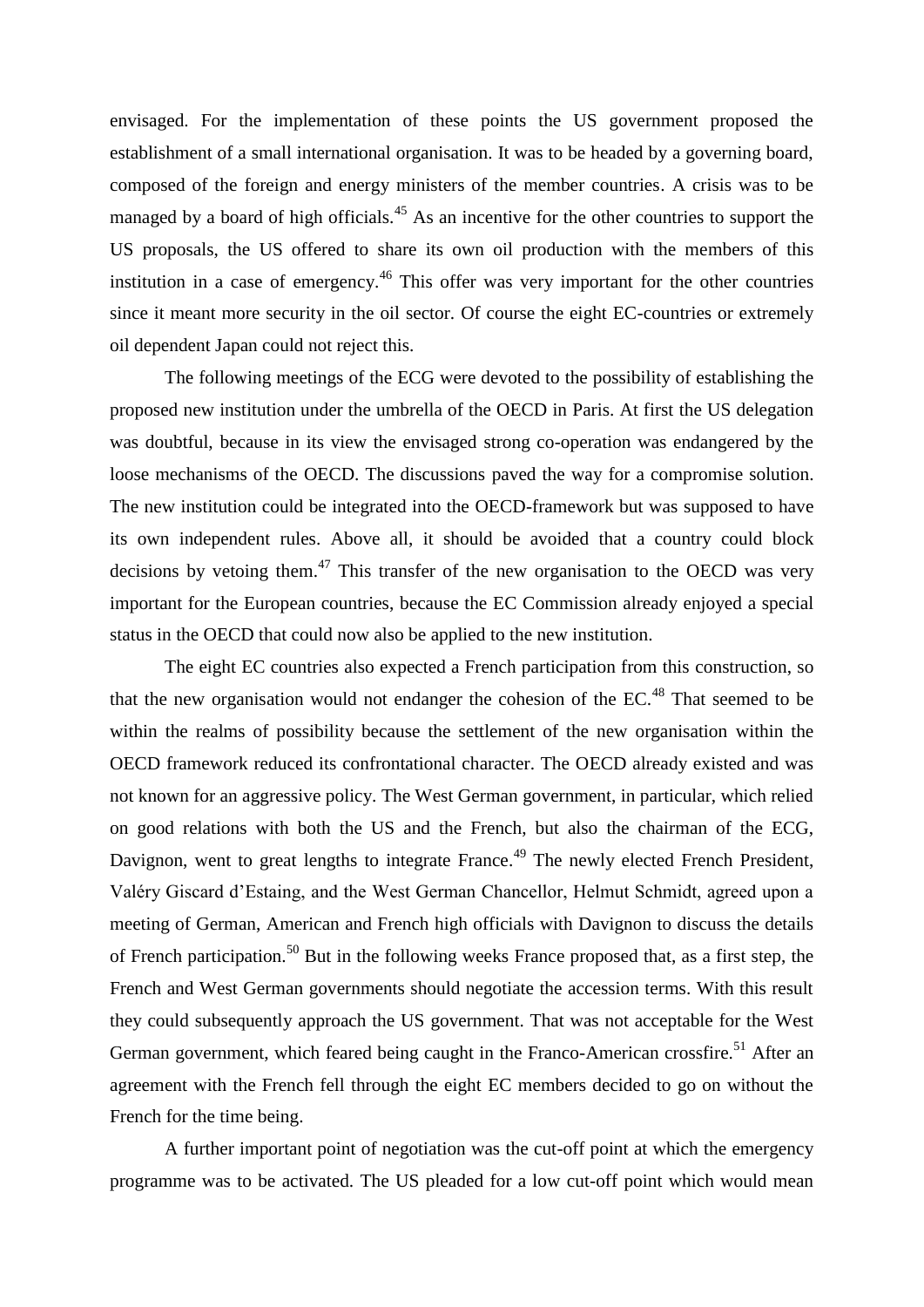that the programme would come into operation if there were a drop in oil supplies of 5%. This was too rigorous and too premature for most European governments; they called for a 10% cut-off point. At the end of the day they made a compromise at a 7% drop in supplies.<sup>52</sup>

Finally, after seven months of work, the ECG approved a draft for an International Energy Programme (IEP) in September 1974. This, among other things, suggested particular measures in cases of crisis, long-term cooperation in developing alternative sources of energy and reduction of oil consumption as well as an information system regarding the development of the oil market. This programme was to be realised through the International Energy Agency. In the following weeks almost all governments taking part in the ECG agreed to the IEP and the foundation of the IEA. In addition, further OECD countries expressed interest in the organisation. The OECD formally established the IEA by a council decision on November 15, 1974 with the French abstaining from voting. $53$ 

Members of the IEA became Belgium, Denmark, West Germany, Ireland, Italy, Great Britain, Luxemburg, the Netherlands, Austria, Japan, Canada, Spain, Sweden, Switzerland, Turkey and the US. The structure and the decision-making rules were highly innovative in the field of intergovernmental organisations. The IEA features a strong secretariat that was headed by the West German energy expert Ulf Lantzke during the first ten years. The emergency case is triggered by quantitative thresholds and is thus not dependent on unanimity voting. In addition, agreement on central questions is not decided on the unanimity principle, but according to oil consumption. The rules make it impossible for the US or the EC to force through a decision alone.<sup>54</sup>

#### **4. Conclusion**

How should we evaluate the negotiations in the context of the energy crisis? Obviously, there was a divergence between how the US and the European countries perceived the oil crisis and approached policy alternatives, including the creation of an energy consumer organization, after the Washington Energy Conference. The US saw the oil crisis as a political method of a few under-developed countries for economically soaking the industrialized countries and for exercising political influence. The US government was not prepared to accept this and wished to protect consumers' interests by creating some form of consumer organization that would send a signal to the Arab oil producers that consuming countries could co-operate in the face of future supply shortages. The Europeans, on the other hand, saw the oil crisis as an acute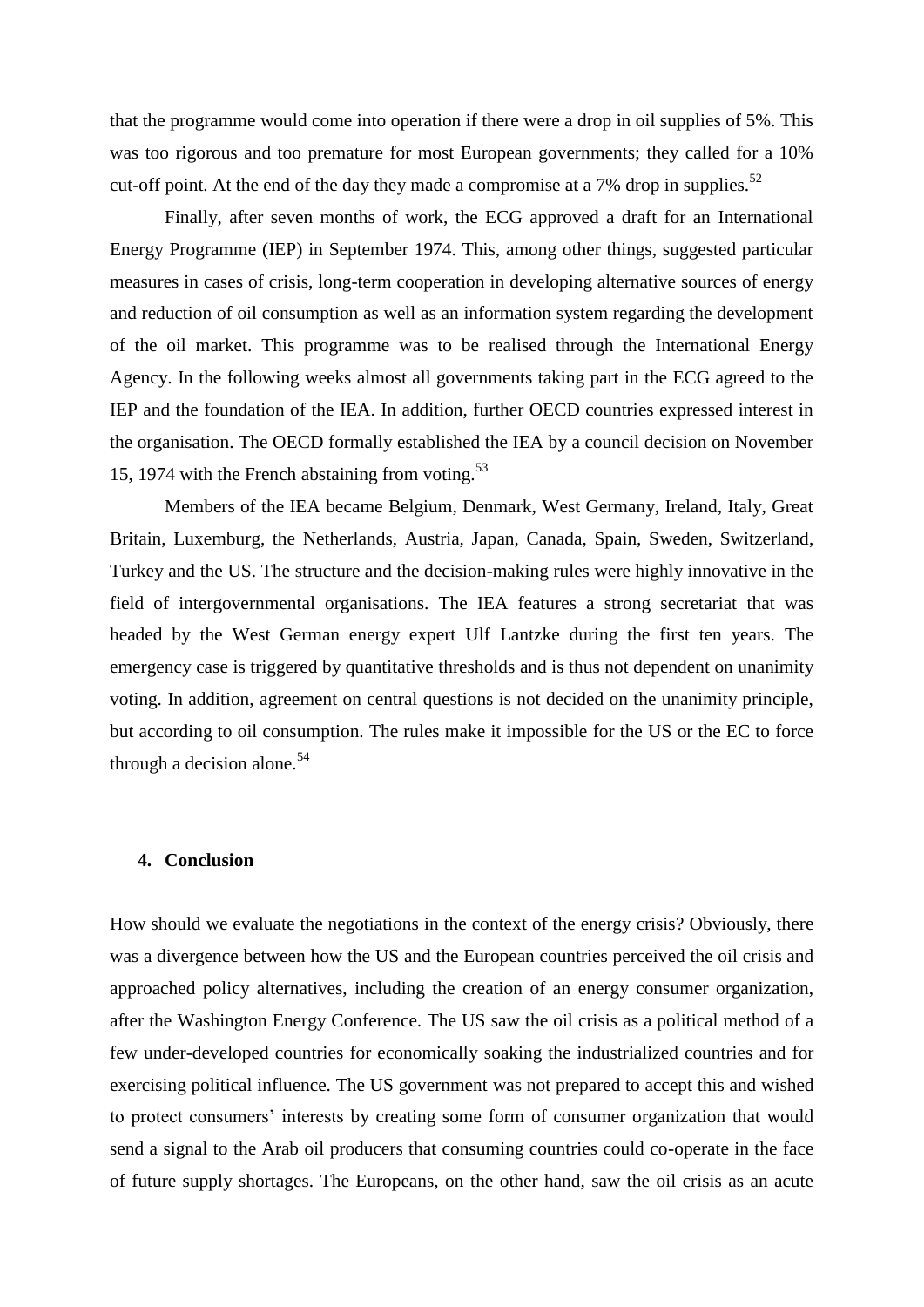threat to their oil supplies. In view of their great dependence on oil from the Middle East, they attempted to appease the Arab countries and persuade them to maintain good relations with European countries. As they were at the same time politically dependent on the US, they were unable to extricate themselves from the US offer of cooperation that provides the advantage of US participation in the sharing system. Therefore, the European strategy was to obtain an American commitment in times of a future oil crisis with the least amount of conflict as possible with OPEC.

A consequence of this was that the negotiations in the ECG were dominated, contentwise, by the US. It tabled the decisive proposals, and its general approach, which agreed on a crisis mechanism, measures to reduce dependency on oil and to begin a producer-consumer dialogue based on this principle, was the approach which was successful. The US particularly made compromises in the area of procedures, e.g. by transferring the ECG to Brussels and by accepting the Belgian Chair. Another compromise was certainly the setting up of the IEA in the framework of the OECD, a move warmly welcomed by the Europeans. As the organisation was independent of OECD rules, the strict organisation preferred by the US could be guaranteed. The fact that its official founding act was to be organized "business-like" and "low-profile"<sup>55</sup> and not even TV was allowed, underlines the effort not to provoke OPEC by sabre-rattling.

To conclude, the basic conflict in the negotiations about organizing an anti-OPEC or a neutral consumer organisation led to the creation of an organisation with a clear and important task but which acts in the background to avoid any sign of confrontation. It is a sort of confrontation through the back-door. In the first years of its existence it became obvious that it was not able to force its member countries, particularly the US, to a certain energy policy or to reduce energy consumption but it proved valuable for example in the preparation of the Conference on International Economic Cooperation (CIEC) from 1974 to 1977 or the energy discussions of the G7/G8-summits. It thus helped to coordinate a consumer's common view on energy and served as a tool to bring about common positions of the Western industrialized countries vis à vis the challenges from "the South" and the globalizing world economy.

1

 $^1$  This is a slightly shortened version of a paper I presented at the conference "The Energy Crises of the 1970s as Challenges to the Industrialized World" from 26–28 September 2013 at the Zentrum für Zeithistorische Forschung, Potsdam.

<sup>2</sup> Richard Scott, *The History of the International Energy Agency – The First Twenty Years. vol. I: Origins and Structures of the IEA* (Paris: OECD Publications, 1994), pp. 33–38.

<sup>3</sup> Hans R. Krämer, *Die Europäische Gemeinschaft und die Ölkrise* (Baden-Baden: Nomos, 1974), p. 89. The declaration is printed ibid., pp. 210f.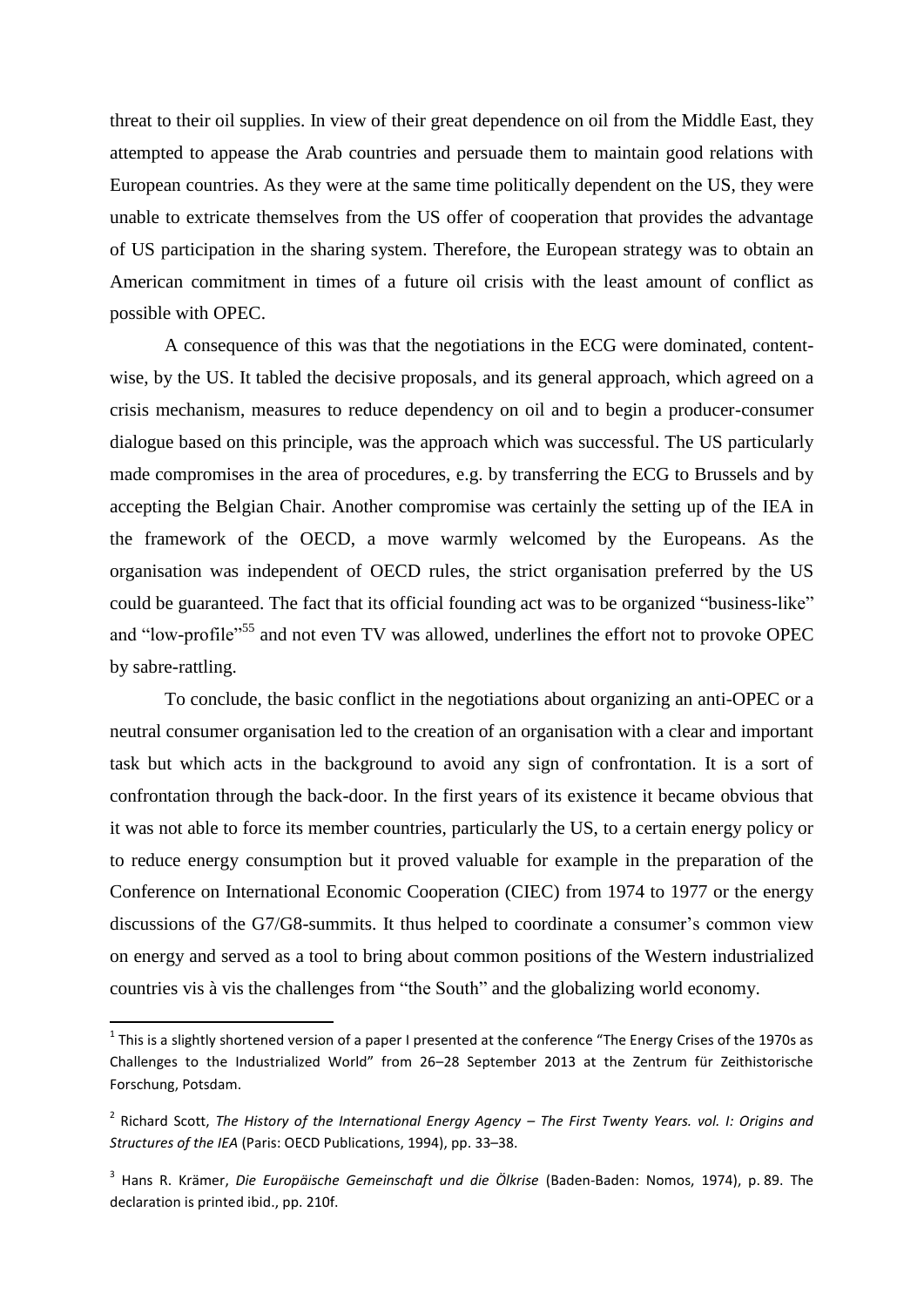<sup>4</sup> Even in Fiona Venn's broad chapter about the consumer's reaction to the oil crisis, the IEA only plays a minor role. See Fiona Venn, *The Oil Crisis* (London: Longman, 2002), pp. 113–144. An exception is Rüdiger Graf, "Nationale Souveränität in einer Welt des Öls. Petroknowledge und Energiepolitik in den USA und Westeuropa in den 1970er Jahren," unpublished Habilitationsschrift, (Ruhr-Universität Bochum, 2012), pp. 324–358, who emphasises the role of the IEA as a collector and provider of oil data. The most important book on the history of the IEA is the very descriptive monograph and collection of documents by Richard Scott. He was the legal counsellor of the IEA and thus delivered the official account of the IEA's history. See Richard Scott, *The History of the International Energy Agency – The First Twenty Years,* 3 vols., (Paris: OECD Publications, 1994).

<sup>5</sup> I would like to thank the German Historical Institute in Paris for a Karl-Ferdinand-Werner-Fellowship to support my research in the OECD archive in September 2013.

6 See the summary of the speech in the editorial note, in: *Foreign Relations of the United States (FRUS), 1969– 1976. vol. XXXVI: Energy Crisis, 1969–1974* (Washington: Government Printing Office, 2011), pp. 762–764; Fiona Venn, "International Cooperation versus National Self-Interest: The United States and Europe during the 1973–1974 Oil Crisis", in: Kathleen Burke/Melvyn Stokes (eds.), *The United States and the European Alliance since 1945* (Oxford/New York: Berg, 1999), pp. 71–98, here pp. 85–86.

 $<sup>7</sup>$  The role of the EC in the Washington Energy Conference and its repercussions on EPC and the integration</sup> process are discussed by Daniel Möckli, *European Foreign Policy during the Cold War: Heath, Brandt, Pompidou and the Dream of Political Unity* (London: I.B. Tauris, 2009), pp. 184–300; and Aurélie Élisa Gfeller, *Building a European Identity: France, the United States, and the Oil Shock, 1973–1974* (New York/Oxford: Berghahn Books, 2012), pp. 114–141.

8 Henry A. Kissinger, *Memoiren, vol. 2: 1973–1974* (München: Bertelsmann, 1982), pp. 841–842; Venn, "International Cooperation", pp. 80–81.

9 Kissinger, *Memoiren*, p. 1048.

 $\overline{a}$ 

<sup>10</sup> David S. Painter, "Oil and the October War", in: Asaf Siniver (ed.), *The Yom Kippur War. Politics, Legacy, Diplomacy* (Oxford/New York: Oxford University Press, 2013), pp. 173–194, here p. 186.

<sup>11</sup> Minutes of the Secretary of State's Staff Meeting, 31 January 1974, in: *FRUS 1969–1976, vol. XXXVI: Energy Crisis, 1969–1974*, doc. 293, pp. 821-826., here pp. 822–823.

<sup>12</sup> For the French view, see Claudia Hiepel, *Willy Brandt und Georges Pompidou: deutsch-französische Europapolitik zwischen Aufbruch und Krise* (München: Oldenbourg, 2012), pp. 292–300; Katrin Rücker, "What Role for Europe in the International Arena of the Early 1970s? How France and Germany were able to matter", in Carine Germond/Henning Türk (eds.), *A History of Franco-German Relations in Europe. From "Hereditary Enemies" to Partners* (New York: Palgrave Macmillan, 2008), pp. 211–221, here p. 218–219; Gfeller, *Building a European Identity*, 122–130.

<sup>13</sup> The conference mandate of the EC council of ministers can be found in: *Akten zur Auswärtigen Politik der Bundesrepublik Deutschland (AAPD) 1974,* ed. by the Institut für Zeitgeschichte im Auftrag des Auswärtigen Amts (München: Oldenbourg, 2005), p. 196, fn. 4 and in: Telex 691 UKREP Brussels, 5.2.1974, in *Documents on British Policy Overseas (DBPO), Series III, vol. IV: The year of Europe: America, Europe, and the energy crisis 1972–1974* (Abingdon: Routledge, 2006), doc. 535. For an account of the council discussions, see: Telex 690 UKREP Brussels, 5.2.1974, in: Ibid., doc. 534.

<sup>14</sup> "Gespräch des Bundesministers Scheel mit dem amerikanischen Außenminister Kissinger in Washington, 10.2.1974", in: *AAPD 1974*, doc. 42, pp. 166–170.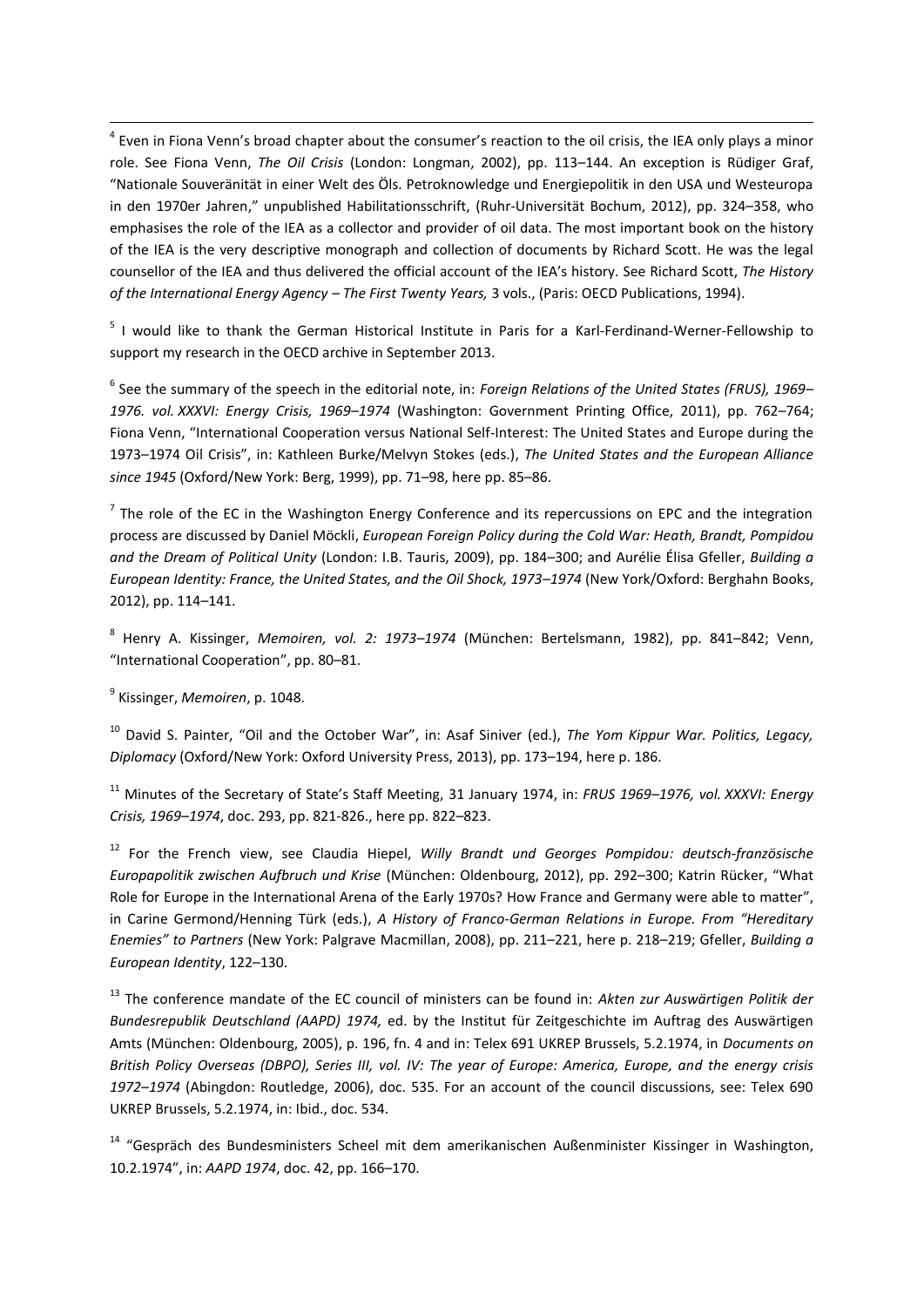<sup>15</sup> A summary of the conference from a West German point of view is available in: "Aufzeichnung des Vortragenden Legationsrats I. Klasse Dannenbring", 15.2.1974, *AAPD 1974*, doc. 49, pp. 196–200.

<sup>16</sup> Kommuniqué der Energiekonferenz von Washington, in: Europa-Archiv 1974, p. D208.

<sup>17</sup> Telex 574 from Washington, 13.2.1974, DBPO Series III, vol. IV, doc. 549.

<sup>18</sup> Transcript of a Telephone Conversation Between Secretary of State, Kissinger and the President's Deputy Assistant for National Security Affairs (Scowcroft), Washington, 12.2.1974, *FRUS 1969–1976, vol. XXXVI*, doc. 321, pp. 899–900, here p. 900.

<sup>19</sup> Transcript of a Telephone Conversation between Secretary of State Kissinger and President Nixon, Washington, 13.2.1974, *FRUS 1969–1974, vol. XXXVI*, doc. 322, pp. 901–902.

<sup>20</sup> Transcript of a Telephone Conversation between Secretary of State Kissinger and the White House Chief of Staff (Haig), *FRUS 1969–1974, vol. XXXVI*, doc. 323, pp. 903–904.

 $21$  The US government officials already spoke of "power plays" during the conference preparations. See Telegram From the President's Deputy Assistant for National Security Affairs (Scowcroft) to Secretary of State Kissinger in Panama, Washington, 7.2.1974, *FRUS 1969–1974, vol. XXXVI*, doc. 306, pp. 861–863, here p. 863.

<sup>22</sup> Aufzeichnung des Referatsleiters Kruse betr. Auswirkungen der Washingtoner Energiekonferenz, hier: Vorbereitung erster Sitzung der Koordinierungsgruppe auf heutiger Ressortbesprechung, Bonn, 22.2.1974, Politisches Archiv des Auswärtigen Amts (PAAA), B71, vol. 113893; Aufzeichnung des stellvertretenden Referatsleiters Otto-Kaban Heinichen betr. Kabinettssitzung am 27.2.1974, hier: Sprechzettel für eventuelle Aussprache über Folgearbeiten der Washingtoner Energiekonferenz, Bonn, 26.2.1974, PAAA, B71, vol. 113893.

<sup>23</sup> Bericht des Ministerialdirektors Lantzke, 25.2.1974, *AAPD 1974*, p. 200, fn. 4.

<sup>24</sup> Kissinger an Außenminister Scheel, Washington, 21.2.1974, PAAA, Bestand B71, vol. 113893.

<sup>25</sup> Bericht des Ministerialdirektors Lantzke, 25.2.1974, *AAPD 1974*, p. 200, fn. 4.t; Scott, *IEA, vol. 1*, p. 46. See also the justification of the OECD general-secretary Emile van Lennep about his participation in the ECG in: Minutes of the 352<sup>nd</sup> Meeting of the OECD council on 12<sup>th</sup> March, 1974, C/M(74)6, OECD archive, vol. 468.

<sup>26</sup> Fernschreiben Nr. 659 der Ständigen Vertretung der Bundesrepublik bei der EG in Brüssel vom 20.2.1974 an das Auswärtige Amt (AA) betr. konstituierende Sitzung der Koordinierungsgruppe; Fernschreiben Nr. 672 der Ständigen Vertretung der Bundesrepublik bei der EG in Brüssel an AA vom 21.2.1974 betr. Energiefragen, both in Bundesarchiv Koblenz (BaK), Bestand B136 (Bundeskanzleramt), Bd. 8469.

<sup>27</sup> Fernschreiben Nr. 633 an das AA betr. Sitzung der Koordinierungsgruppe am 25.2.1974 in Washington, Washington, 26.2.1974, PAAA, B71, Bd. 113893.

<sup>28</sup> Bericht des Ministerialdirektors Lantzke, 25.2.1974, *AAPD 1974*, p. 200, fn. 4.

<sup>29</sup> Scott, *IEA, vol. 1*, p. 47.

 $30$  Final Communiqué of the Washington Conference (13 February 1974), online available under: http://www.cvce.eu/obj/final\_communique\_of\_the\_washington\_conference\_13\_February\_1974-en-96e19fad-6aba-4b79-a791-34624e94acf9.html

<sup>31</sup> Aufzeichnung des stellvertretenden Referatsleiters Otto-Kaban Heinichen betr. Kabinettssitzung am 27.2.1974, hier: Sprechzettel für eventuelle Aussprache über Folgearbeiten der Washingtoner Energiekonferenz, Bonn, 26.2.1974, PAAA, B71, vol. 113893.

 $32$  Ibid.

 $\overline{a}$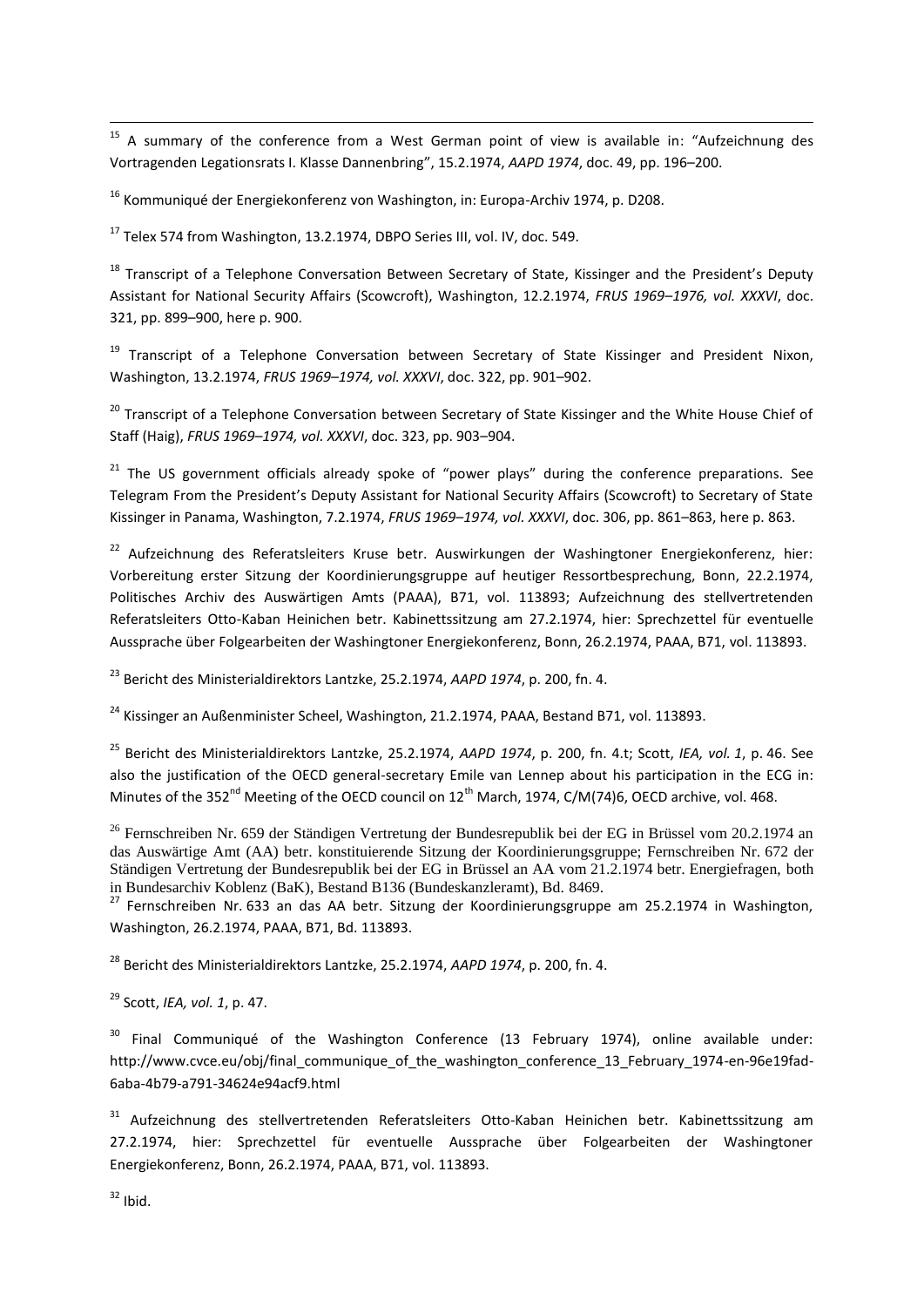$\ddot{\phantom{a}}$ <sup>33</sup> On this see also the tabular overview in: Aufzeichnung des Referatsleiters Kruse betr. Organisation der Folgearbeiten der Washingtoner Energiekonferenz, Bonn, 27.3.1974, PAAA, B71, vol. 113893.

 $34$  Ibid.

<sup>35</sup> Staatssekretär Rohwedder, Bundesministerium für Wirtschaft, an das Bundeskanzleramt betr. Vorschlag der EG-Kommission für die Errichtung einer "Energieagentur", 17.5.1974, BaK, B136, vol. 8470; Aufzeichnung des Referats 413 des AA, 2.3.1974, *AAPD 1974*, p. 273, fn. 46.

<sup>36</sup> Fernschreiben Nr. 403 der OECD-Gesandtschaft, Brussels, 28.3.1974, betr. Vorbereitung der ECG-Sitzung am 3./4.4.1974, PAAA, B71, Bd. 113893.

<sup>37</sup> Vermerk des Referatsleiters Kruse betr. Koordinierungsgruppe der Washingtoner Energiekonferenz, Bonn, 25.3.1974, PAAA, B71, vol. 113893; Fernschreiben Nr. 1214 von Rohwedder und Lebsanft betr. 3. Sitzung der Energie-Koordinierungsgruppe am 3.-4.April 1974, Brüssel, Delegationsbericht Nr. 1, 3.4.1974, PAAA, B71, vol. 113895.

<sup>38</sup> Briefing Paper Prepared in the Department of State, Washington, May 1974, *FRUS 1969–1976, vol. XXXVI*, doc. 352, pp. 997f.

<sup>39</sup> Fernschreiben Nr. 1526 von Rohwedder und Lebsanft betr. 4. Sitzung der Energie-Koordinierungsgruppe in Brüssel am 2.–3.5.1974, Delegationsbericht Nr. 2, Brüssel, 3.5.1974, PAAA, B71, vol. 113895.

<sup>40</sup> Siehe die Zusammenfassung der Rede Donaldsons, in: Fernschreiben Nr. 1234 von Rohwedder und Lebsanft betr. 3. Sitzung der Energie-Koordinierungsgruppe am 3.–4.April 1974, Brüssel, Delegationsbericht Nr. 2, 4.4.1974, PAAA, B71, vol. 113895.

 $41$  Ibid.

<sup>42</sup> Fernschreiben Nr. 1766 von Botschafter Staden, Washington, 13.6.1974, PAAA, B71, vol. 113895.

<sup>43</sup> Minutes of the Acting Secretary of State's Principals and Regional Staff Meeting, Washington, 10.6.1974, *FRUS 1969–1976, vol. XXXVI*, doc. 355, p. 1007.

 $44$  Ibid.

<sup>45</sup> Drahtbericht des Vortragenden Legationsrats I. Klasse Kruse, 19.7.1974, AAPD 1974, p. 861, fn. 8. See also Minutes of the Acting Secretary of State's Principals and Regional Staff Meeting, Washington, 10.6.1974, *FRUS 1969–1976, vol. XXXVI Energy Crisis, 1969–1974*, doc. 355, pp. 1006–1009.

<sup>46</sup> Ann-Margret Walton, "Atlantic Bargaining over Energy," *International Affairs* 52 (1976), pp. 180–196, here p. 192. In a staff meeting Thomas Enders emphasized that "only in the most extreme emergency, that is to say with almost all of OPEC production out, […] the United States [would] be called on to share any of its domestic production with the Europeans." This was a very important point for the State Department to get the approval from the other ministries for its proposals. See Minutes of the Acting Secretary of State's Principals and Regional Staff Meeting, Washington, 10.6.1974, *FRUS 1969–1976, vol. XXXVI Energy Crisis, 1969–1974*, doc. 355, p. 1007.

<sup>47</sup> Ministerialdirektor Hermes an das Auswärtige Amt, 11.7.1974, *AAPD 1974*, p. 894, fn. 4. For Kissinger's approval of this procedure, see the note of Ministerialdirektor van Well, z.Z. München, 6.7.1974, *AAPD 1974*, doc. 202, p. 894; Vermerk des Vortragenden Legationsrats I. Klasse Kruse, 1.8.1974, *AAPD 1974*, p. 1085, fn. 7.

<sup>48</sup> See e.g. Aufzeichnung des Referats 403 des Auswärtigen Amts betr. Europäische Energiepolitik, 17.7.1974, BaK, B136, vol. 8470.